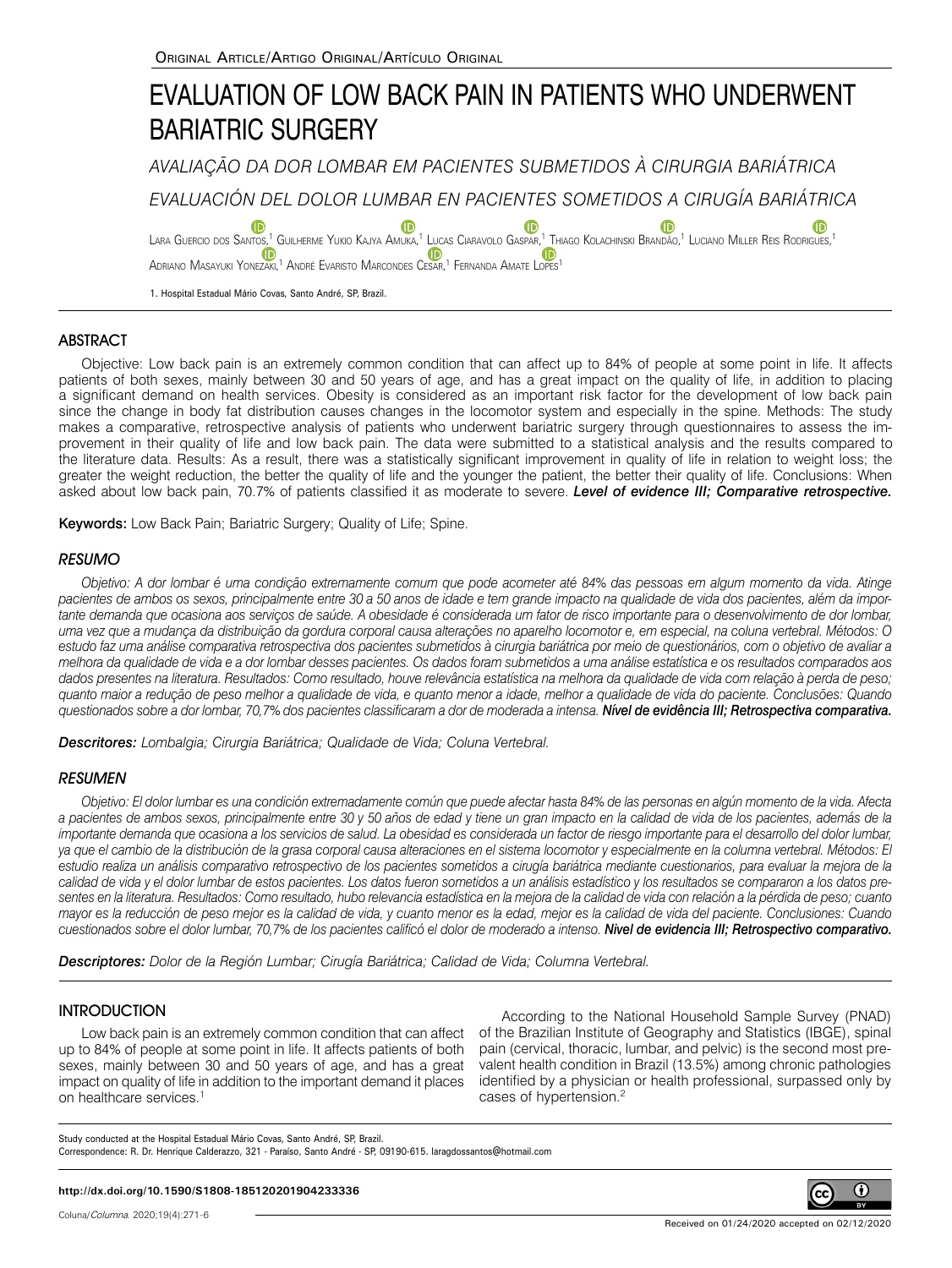Low back pain can be caused by muscle tension, rheumatological disorders, degenerative diseases, psychological disorders, and various pathologies including obesity, tobacco use, physical inactivity, and the increase in life expectancy are risk factors for low back pain.<sup>8,13</sup>

In the treatment of low back pain, studies show the importance of physical activity and muscle strengthening to reduce low back pain crises. The literature describes how physical activity helps both in the treatment of low back pain and in the prevention of new pain crises and shows a relationship between physical inactivity and changes in the spine that cause physical disability resulting from low back pain.<sup>18-20</sup>

Studies that correlate obesity and low back pain report conflicting results. Most positively correlated obesity to an increase in low back pain, but it is possible to find studies in the literature that argue that there is no direct correlation between low back pain and obesity.<sup>7,11</sup>

Significant changes in the profile of the Brazilian population have occurred in recent years, with the increase in the number of elderly people and in sedentary habits. Consequently, changes are being observed in body composition, with an increase in overweight and obesity rates currently reaching 58.4% in women and 52.5% in men.<sup>8,12</sup>

Obesity is considered a chronic non-communicable disease and a worldwide epidemic, causing around 2.5 million deaths per year. It is defined as the abnormal or excessive accumulation of body fat in the form of adipose tissue, which can cause health risks. $5,6,10$ 

The World Health Organization (WHO, 2000) classifies obesity according to the body mass index (BMI) calculation (weight/height<sup>2</sup>), with BMI from 30.0 to 34.9 kg/m<sup>2</sup> being class I obesity, with BMI from 35.0 to 39.9 kg/m $^2$  as class II obesity, and with BMI equal to 40.0 kg/m $^2$ as class III obesity.9

Obesity can lead to the development of several serious and debilitating diseases, including hypertension, diabetes mellitus, hyperlipidemia, respiratory disorders (hypoventilation, sleep apnea), degenerative osteoarthritis, venous stasis ulcers, cholelithiasis, gastroesophageal reflux, cerebral pseudotumor, menstrual disorders, infertility, psychosocial problems, and postural changes (the most commonly found are knee valgus, flat feet, and lumbar hyperlordosis). 3,5,6,14

From a locomotor system perspective, obesity can cause numerous changes with an increased risk of pain and injuries involving all body segments, particularly the spine.<sup>3,8</sup>

The distribution of body fat, centrally or peripherally, interferes with the body alignment of the obese patient, promoting an overload and predisposing to the appearance of postural deviations associated with delayed activation of the spine stabilizing muscles and contributing to lumbar instability in the obese patient.<sup>3,4</sup>

In the obese patient, excess weight makes it difficult to maintain spinal balance and stability during static posture, gait, and locomotion. Postural changes arise due to mechanical action performing under excess body weight and the increase in regional mechanical demands resulting in lumbar hyperlordosis, dorsal hyperkyphosis, and cervical hyperlordosis.3,4

Lumbar hyperlordosis is normally associated with weak abdominal muscles and the anterior inclination of the pelvis. The central accumulation of fat causes abdominal protrusion with consequent distension and muscle weakness, compromising the function of compression on the lumbar spine and generating an increase in lumbar lordosis. The increase in lordosis can lead to compensatory dorsal hyperkyphosis.<sup>3,4</sup>

Treating obesity involves pharmacological, dietary, and lifestyle (encouraging physical activity) interventions and cognitive-behavioral therapy. If there is refractoriness to conservative treatment after regular monitoring for at least two years, bariatric surgery may be indicated under certain clinical conditions.<sup>11,12</sup>

Interest in bariatric surgery grows significantly every year due to its good results in reducing the weight and improving the health of patients. In addition to weight loss, the goal of surgery is to control diabetes, hypertension, cardiovascular diseases, and osteoarticular problems and improve the quality of life of the patients.9

Bariatric surgery is indicated for patients with a body mass index

(BMI) of 40 or above or a BMI of 35 associated with comorbidities, such as sleep apnea, type II diabetes mellitus, arterial hypertension, dyslipidemia, locomotion difficulties, and other pathologies that are difficult to manage clinically.<sup>5,9</sup>

As regards the type of surgery performed, none of the options is appropriate for all patients. However, the Roux-en-Y Gastric Bypass (RYGB) has been considered the most indicated treatment for class III obesity.<sup>6</sup>

The surgical procedure is a physical restriction that by itself does not provide all the desired benefits. It is necessary to change the patient's eating habits and behavior. To guarantee good results multidisciplinary monitoring with nurses, nutritionists, physicians, physical therapists, and psychologists is essential, ensuring adequate weight loss within health standards.<sup>9</sup> Specifically, when the goal is to improve low back pain, the surgery should be accompanied by a program of physical activity for the treatment and prevention of low backpain, in which lumbar spine is stabilized and the lumbar and abdominal muscles are strengthened, increasing support capacity and decreasing mechanical overload in the lumbar region.<sup>18,19</sup> Studies have shown that patients have significant reduction in muscle mass two years after surgery and that loss of muscle mass may occur even without significant changes in BMI.25

The objective of the study was to analyze low back pain in patients submitted to bariatric surgery and to evaluate whether weight loss is related to improved low back pain.

#### **METHODS**

Patients were invited to participate in the study and answer questionnaires about the preoperative and current postoperative situations. Age, sex, height, preoperative BMI, weight loss, BMI at the time of study, time since the surgery (in months), associated comorbidities, previous spinal procedures, physical activity, postoperative rehabilitation, and evaluation of the questionnaires will be assessed.

All the patients included in the study signed the Informed Consent Form after the study was approved by the Institutional Review Board of the Faculdade de Medicina do ABC (28441119.8.0000.0082).

To evaluate low back pain and the quality of life we administered three different questionnaires, the Visual Analog Scale (Figure 1) to score low back pain before and after weight loss on a scale from 0 to 10; the Short Form -36 (SF-36) (Appendix 1), a standard quality of life assessment questionnaire; and the Oswestry Disability Index (ODI) (Appendix 2) to measure lumbar symptoms.

The objective was to evaluate the differences between the preoperative and postoperative characteristics of the subjects, as well as the differences in the measurements of the results indicated by the Visual Analog Scale, SF-36, and ODI questionnaires, and finally the Oswestry 2.0 questionnaire.

Patients who underwent surgical lumbar spine procedures after having been submitted to bariatric surgery will be excluded.

#### RESULTS

According to the questionnaires, 90.80% of the patients who participated in the study were female, the mean age was 42.09, the youngest being 26 years of age and the oldest being 65 years of age.

When we analyzed the associated comorbidities, 14 of the 65 patients made no reference to any associated comorbidity. Of those who referred to comorbidities, 34 cited arterial hypertension and 41 cited diabetes mellitus, or 52.3% with hypertension and 63.10% with diabetes as shown in Figure 2.



Figure 1. Visual analog scale.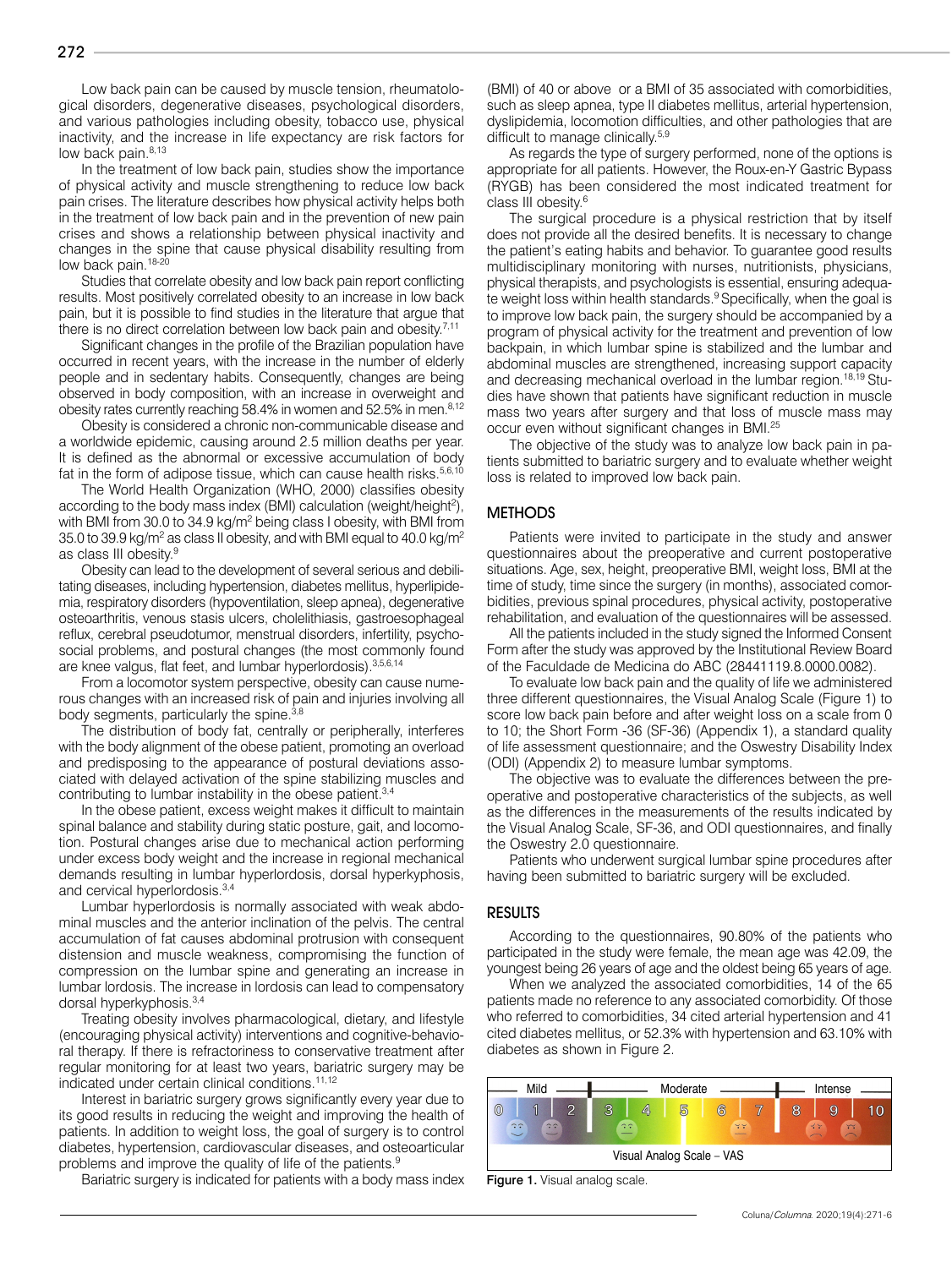In relation to hypercholesterolemia, 86.2% of the patients mentioned this comorbidity, making it the most prevalent in the study. Only 9 of the participants referred to hypothyroidism, representing 13.8% of the total.

Figure 3 shows the responses to the visual analog scale for pain, in which the patients classified their pain on a scale from 0 to 10, 0 to 2 being mild, 3 to 7 moderate, and 8 to 10 intense. Following bariatric surgery, thirty-two patients classified their low back pain as moderate and 14 patients classified it as intense, which together total 70.70% of the study patients reporting moderate to intense low back pain.

There was a large discrepancy in weight loss among the patients, ranging from 3kg to 85kg eliminated in the postoperative period. This is mainly due to the differences in the postoperative time periods when the measurements for each patient were taken and to the differences in their preoperative weights. As regards the weight of the patients prior to surgery, the mean was 118.2 kg, with a minimum of 76kg and a maximum of 170kg. In the postoperative period the mean weight loss was 29.73kg (Figure 4).

In the application of the Spearman Correlation Analysis between the weight loss of the patients and the questionnaires answered there was a statistically significant improvement in the relationship between weight loss and functional ability (p 0.001) and between weight loss and limitation by physical aspect (p 0049), indicating that the greater the weight loss the better the functional ability and the fewer the physical limitations (Table 1).

As regards the other aspects evaluated by the SF-36 (pain, vitality, general health, social aspect, mental health, and limitation by emotional aspect), there was no statistically significant relationship to weight loss (Table 1).

The relationship between weight loss and the Oswestry 2.0 questionnaire had a statistically significant correlation (p 0.010), showing that weight loss is associated with a better patient quality of life (Table 1).

When we applied the Spearman Correlation Analysis intending to verify the degree of the relationship between age and quality of life as measured by the Oswestry scale, we observed a significant result (p 0.004), indicating that quality of life is intimately related to age, i.e., the younger the patients, the better their quality of life (Table 2).

When questioned about physical activity, 50.80% answered that they practice some form of physical exercise. As the activities



Figure 2. Patients with associated comorbidities raised in the application of the questionnaires.



Figure 3. Percentage of the visual analog scale for pain.

cited were extremely varied, no standard form of exercise aimed at maintaining muscle mass was observed among the patients. Twenty-four of the 32 patients who did not do any type of physical activity classified their low back pain as moderate to intense. Regarding the 33 patients who did refer to some type of physical activity, 20 of them classified their low back pain as moderate to intense. There was no statistical significance between the two groups evaluated.



Figure 4. Representation of weight loss after undergoing bariatric surgery.

|                                                          | <b>Table 1.</b> Application of the Spearman Correlation Analysis to the relationship |
|----------------------------------------------------------|--------------------------------------------------------------------------------------|
| between weight loss and the other variables of interest. |                                                                                      |

| <b>Variable</b>                           | <b>Statistic</b>            | <b>Weight loss</b> |
|-------------------------------------------|-----------------------------|--------------------|
|                                           | Correlation Coefficient (r) | $-0.231$           |
| VAS                                       | Calculated Significance (p) | 0.064              |
|                                           | n                           | 65                 |
|                                           | Correlation Coefficient (r) | $+0.391$           |
| [SF-36] Functional Ability                | Calculated Significance (p) | 0.001              |
|                                           | n                           | 65                 |
|                                           | Correlation Coefficient (r) | $+0.245$           |
| [SF-36] Limitation by physical<br>aspect  | Calculated Significance (p) | 0.049              |
|                                           |                             | 65                 |
|                                           | Correlation Coefficient (r) | $+0.194$           |
| [SF-36] PAIN                              | Calculated Significance (p) | 0.122              |
|                                           | n                           | 65                 |
|                                           | Correlation Coefficient (r) | $+0.042$           |
| [SF-36] General Health                    | Calculated Significance (p) | 0.737              |
|                                           | n                           | 65                 |
|                                           | Correlation Coefficient (r) | $+0.194$           |
| [SF-36] Vitality                          | Calculated Significance (p) | 0.122              |
|                                           | n                           | 65                 |
|                                           | Correlation Coefficient (r) | $+0.160$           |
| [SF-36] Social Aspects                    | Calculated Significance (p) | 0.203              |
|                                           | n                           | 65                 |
|                                           | Correlation Coefficient (r) | $+0.187$           |
| [SF-36] Limitation by emotional<br>aspect | Calculated Significance (p) | 0.135              |
|                                           | n                           | 65                 |
|                                           | Correlation Coefficient (r) | $-0.097$           |
| [SF-36] Mental Health                     | Calculated Significance (p) | 0.443              |
|                                           | n                           | 65                 |
|                                           | Correlation Coefficient (r) | $-0.319$           |
| Oswestry 2.0                              | Calculated Significance (p) | 0.010              |
|                                           | n                           | 65                 |

| <b>Table 2.</b> Spearman Correlation Analysis between patient age and Oswestry 2.0. |  |  |  |
|-------------------------------------------------------------------------------------|--|--|--|
|                                                                                     |  |  |  |

| Variable     | <b>Statistic</b>            | Age      |
|--------------|-----------------------------|----------|
| Oswestry 2.0 | Correlation Coefficient (r) | $+0.355$ |
|              | Calculated Significance (p) | 0.004    |
|              |                             | 65       |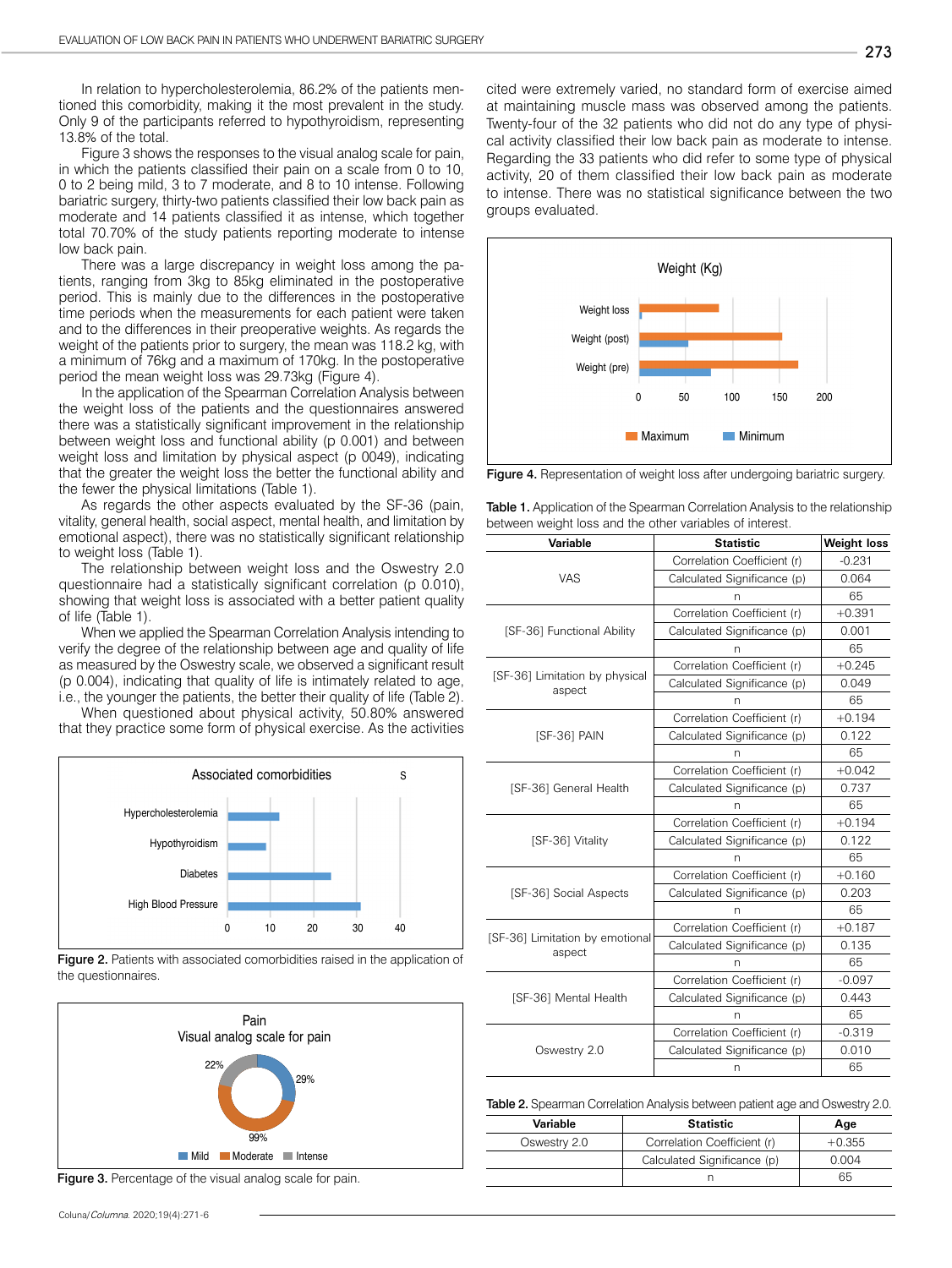## **DISCUSSION**

In the present study, 65 patients who underwent bariatric surgery, most of whom had associated comorbidities, were evaluated.<sup>9,15</sup>

In terms of the statistically relevant relationships, there was an improvement in the quality of life of the patients following bariatric surgery, mainly regarding limitations on daily activities by physical aspect. The study demonstrated that the greater the weight loss the better the quality of life and the less the limitation by physical aspect. The results found agree with other evidence in the literature that associate weight loss with improvement in the quality of patient life.<sup>9,16,17</sup>

The visual analog scale for pain showed that 70.7% of the patients referred to moderate to intense low back pain, however, when the tool is administered to the patient, the perception of pain is evaluated at that moment, not differentiating between acute and chronic pain.11

The difference observed in relation to the literature can be explained by several factors, such as, for example, the age of the participants. The improvement in quality of life was significant in younger patients. This may be associated with the non-differentiation between acute and chronic pain or could be due to postoperative rehabilitation through physical activity and the preservation of muscle mass.

In the literature there are reports of muscle mass loss with aging. The older the patient, the less muscle mass is expected, which can be a determining factor in the presence of low back pain, especially if associated with a sedentary lifestyle.<sup>21,22</sup>

In addition to the age factor, bariatric surgery causes a loss of muscle mass just as significant as the loss of fatty mass, which drastically reduces muscle strength and physical functions.<sup>23</sup>

Weakness of the musculature in the lumbar region is a determining factor for the complaint of low back pain and thus postoperative physical rehabilitation and muscle preservation are essential.2,5 Among the muscles that promote lumbar spine stability the deep abdominal muscles (transverse abdominis, internal oblique) together with the deep lumbar muscles (multifidus and quadratus lumborum) stand out. The transverse abdominis is especially important as its dysfunction results in lumbar instability.24

Studies have demonstrated the relationship between the practice of physical activity in the prevention and treatment of low back pain, the strengthening of the lumbar and abdominal musculature being especially important in lumbar spine stabilization.<sup>19,20</sup>

### **CONCLUSION**

The obese patients who underwent bariatric surgery presented improvement in quality of life related to age and to the weight eliminated after the procedure. However, most of them classified their low back pain as moderate to intense even after weight loss, which is associated with the intense loss of muscle mass. The loss of lean mass results in a reduced muscle strength and low levels of muscle strength are associated with less ability to perform the activities of daily life.<sup>23</sup>

It is essential that there is a strategy for the maintenance and improvement of muscle strength in these patients through physical training programs. The possibility of a multidisciplinary protocol that helps patients in terms of physical activity and control of the percent of muscle mass lost in the postoperative period is suggested.

The author declare no potential conflict of interest related to this article.

**CONTRIBUTION OF THE AUTHORS:** Each author made significant individual contributions to this manuscript. LGS was the main author of the research article, FAL reviewed the ABNT notes and conducted the statistical data analysis, LCG and GYKS obtained and organized the data obtained from the quality of life questionnaires, LMRR, AEMC, TKB, and AMY analyzed the radiographic images, reviewed the manuscript, approved the final version of the manuscript, and contributed to the intellectual concept of the study.

#### **REFERENCES**

- 1. Zhang TT, Liu Z, Liu YL, Zhao JJ, Liu DW, Tian QB. Obesity as a Risk Factor for Low Back Pain- A Meta-Analysis, Clin Spine Surg. 2016;31(1):22-7.
- 2. Nascimento PRC, Pena Costa LO. Low back pain prevalence in Brazil: a systematic review. Cad Saúde Pública. 2015;31(6):1141-56.
- 3. Silva JF, Aragão MGL, Guerriei NA, Golçalves MM, Martins ABT, Madeira C. A relação entre alterações posturais e gordura localizada: revisão de literatura. Revista Diálogos Acadêmicos. 2014;3(2):117-23.
- Siqueira GR, Silva GAP. Postural alterations on the spinal column and lumbar instability in obese individual: a literature review. Fisioter Mov. 2011;24(3):557-66.
- 5. Kulcheski AL, Soler I Graells X, Benato ML, Baretta G. Evaluation of angular sagittal balance in obese patient. Coluna/Columna. 2013;12(3):224-7.
- Melo IT, São-Pedro M. Musculoskeletal pain in lower limbs in obese patients before and after bariatric surgery. ABCD Arq Bras Cir Dig. 2012;25(1):29-32
- 7. Tsuritani I, Honda R, Noborisaka Y, Ishida M, Ishizaki M, Yamada Y. Impact of obesity on musculoskeletal pain and difficulty of daily movements in Japanese middle-aged women. Maturitas. 2002;42(1):23–30.
- 8. Melissas J, Volakakis E, Hadjipavlou A. Low-Back Pain in morbidly obese patients and the effect of weight loss following surgery. Obes Surg. 2003;13(3):389-93.
- Khoueir P, Black MH, Crookes PF, Kaufman HS, Katkhouda N, Wang MY. Prospective assessment of axial back pain symptoms before and after bariatric weight reduction surgery. Spine J. 2009;9(6):454–63.
- 10. Grans R, Warth CF, Farah JFM, Bassitt DP. Quality of life and prevalence of osteoarticular pain in patients submitted to bariatric surgery. Einstein (São Paulo). 2012;10(4):415-21.
- 11. Melissas J, Kontakis G, Volakakis E, Tsepetis T, Alegakis A, Alexander H. The Effect of Surgical Weight Reduction on Functional Status in Morbidly Obese Patients with Low Back Pain. Obes Surg. 2005;15(3):378-81.
- 12. Um panorama da saúde no Brasil: acesso e utilização dos serviços, condições de saúde e fatores de risco e proteção à saúde, 2008. Instituto Brasileiro de Geografia e Estatística. Pesquisa Nacional por Amostra de Domicílios. Rio de Janeiro: Instituto Brasileiro de Geografia e Estatística; 2010 (Acesso em 15 jan. 2019). Disponível em: https://biblioteca.ibge.gov.br/ biblioteca-catalogo?id=244356&view=detalhes
- 13. Melissas J, Christodoulakis M, Schoretsanitis G, Sanidas E, Ganotakis E, Michaloudis D, et al.

Obesity-associated disorders before and after weight reduction by vertical banded gastroplasty in morbidly vs super obese individuals. Obes Surg. 2001;11:475- 81.

- 14. Soccol FB, Peruzzo SS, Mortari D, Scortegagna G, Sbruzzi G, Santos C, et al. Prevalence of arthralgia in obese individuals in the pre and postoperative of bariatric surgery. Sci Med. 2009;19(2):69-74.
- 15. Sociedade Brasileira de Cirurgia Bariátrica e Metabólica. [Acesso em 15 jan. 2019] Disponível em: https://www.sbcbm.org.br/
- 16. Moraes JM, Caregnato RCA, Schneider DS. Quality of life before and after bariatric surgery. Acta Paul Enferm. 2014;27(2):157-64.
- 17. Soccol FB, Peruzzo SS, Mortari D, Scortegagna G, Sbruzzi G, Santos PC, et al. Prevalence of arthralgia in obese individual in the pre and postoperative of bariatric surgery. Sci Med. 2009;19(2):69-74.
- 18. Polli GR, Falqueto H, Czarnobai I, Guerra PH, Giulliano D. Physical activity and low back pain in Brazilians: a systematic review. Rev Bras Ativ Fís Saúde. 2018;23:e0047.
- 19. Steffens D, Maher CG, Pereira LSM, Stevens ML, Oliveira VC, Chapple M, et al. Prevention of low back pain: a systematic review and meta-analysis. JAMA Intern Med. 2016;176(2):199-208.
- 20. Choi BKL, Verbeek JH, Tam WWS, Jiang JY. Exercises for prevention of recurrences of lowback pain. Cochrane Database Syst Rev. 2010;(1):CD012004.
- 21. Schopf PP, Allendorf DB, Schwanke CHA, Gottlieb MGV. Idade, sexo, raça/etnia são fatores intrínsecos associados à perda de massa muscular: uma revisão sistemática. Rev Bras Ci Mov. 2017;25(2):195-204.
- 22. Resende TIM, Meneguci J, Sasaki JE, Santos AS, Damião R. Sedentary behavior and reduced muscle mass in older adults: a population-based study. O Mundo da Saúde, São Paulo. 2017;41(4):588-96.
- 23. Alves SP, Anjos RS, Feliciano FT, Lamarca F, Dutra ES, Carvalho KMB, et al. Association between muscular muscle force and functionality in patients submitted to bariatric surgery. RPBeCS. 2018;5(9):21-6.
- 24. Rodrigues LDS, Marota KB. O aumento da estabilidade lombar através da pré-ativação do músculo transverso do abdome. Revista Científica Univiçosa. 2015;7(1):249-53.
- 25. Boppre GF. Alterações da massa magra e massa óssea após cirurgia bariátrica. Efeitos de um programa de exercício físico [dissertação]. Porto, Portugal: Universidade do Porto; 2017.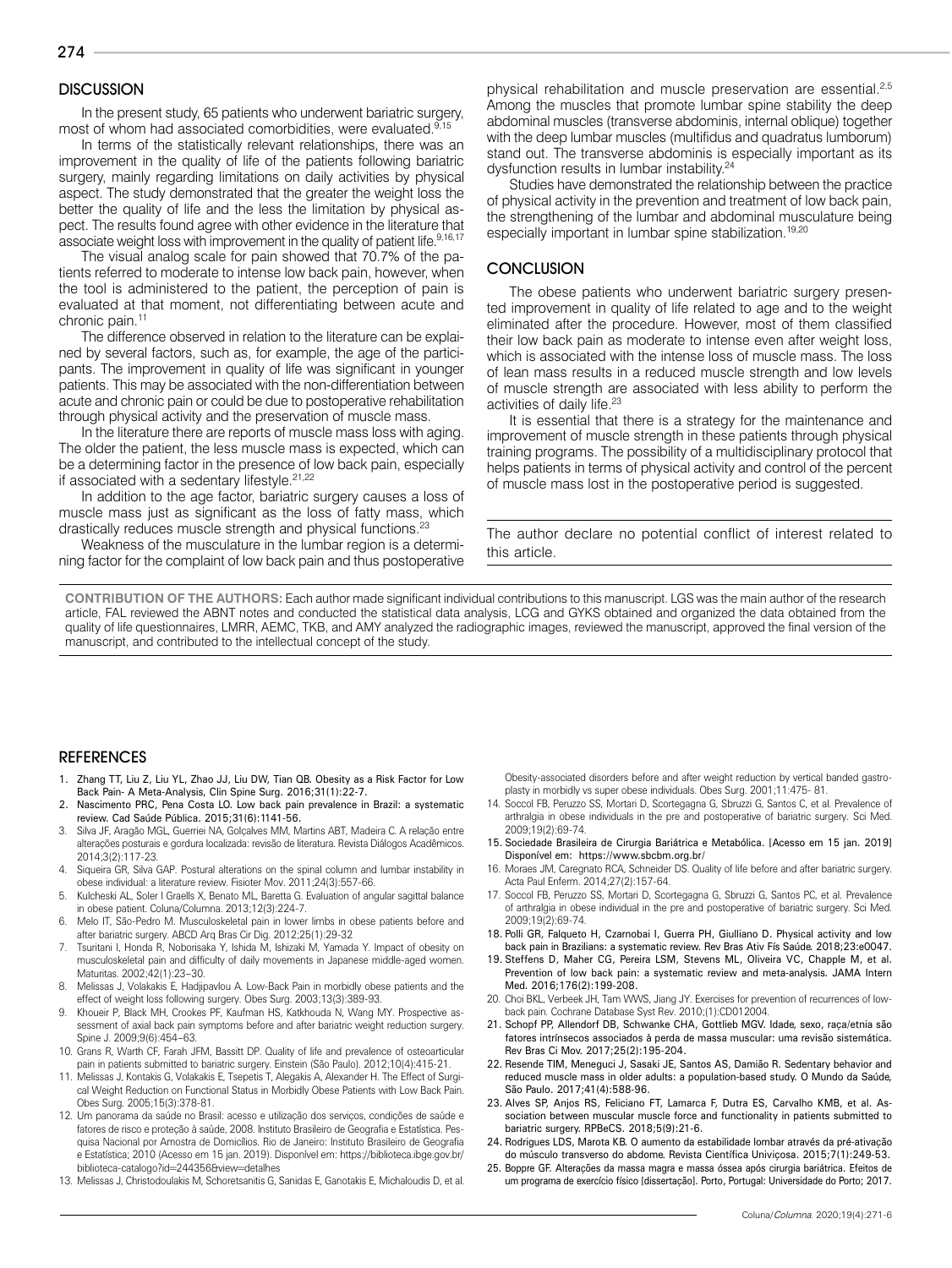### Appendix 1. State of health questionnaire.

# OSWESTRY DISABILITY INDEX 2.0

Could you please complete this questionnaire? It has been prepared to give us information about how your problem affects your day-to-day. Check only one box in each section, that which best describes you today.

| Section 1 - Pain intensity<br>$\Box$ I have no pain at the moment<br>$\Box$ The pain is very mild at the moment<br>$\Box$ The pain is moderate at the moment The pain is fairly severe at the<br>moment The pain is very severe at the moment<br>$\square$ The pain is the worst imaginable at the moment                                                                                                                                                                                                  | Section 6 - Standing<br>$\Box$ I can stand as long as I want without extra pain<br>$\Box$ I can stand as long as I want but it gives me extra pain<br>$\square$ Pain prevents me from standing for more than 1 hour<br>$\square$ Pain prevents me from standing for more than 30 minutes<br>$\square$ Pain prevents me from standing for more than 10 minutes<br>$\square$ Pain prevents me from standing at all<br>Section 7 - Sleeping<br>$\Box$ My sleep is never disturbed by pain<br>$\Box$ My sleep is occasionally disturbed by pain<br>□ Because of pain I have less than 6 hours sleep<br>□ Because of pain I have less than 4 hours sleep<br>□ Because of pain I have less than 2 hours sleep<br>$\Box$ Pain prevents me from sleeping at all |  |  |
|------------------------------------------------------------------------------------------------------------------------------------------------------------------------------------------------------------------------------------------------------------------------------------------------------------------------------------------------------------------------------------------------------------------------------------------------------------------------------------------------------------|---------------------------------------------------------------------------------------------------------------------------------------------------------------------------------------------------------------------------------------------------------------------------------------------------------------------------------------------------------------------------------------------------------------------------------------------------------------------------------------------------------------------------------------------------------------------------------------------------------------------------------------------------------------------------------------------------------------------------------------------------------|--|--|
| Section 2 - Personal care (washing, dressing etc.)<br>$\Box$ I can look after myself normally without causing extra pain<br>□ I can look after myself normally, but it causes extra pain<br>$\Box$ It is painful to look after myself and I am slow and careful<br>□ I need some help but manage most of my personal care<br>□ I need help every day in most aspects of self-care<br>□ I do not get dressed, I wash with difficulty and stay in bed                                                        |                                                                                                                                                                                                                                                                                                                                                                                                                                                                                                                                                                                                                                                                                                                                                         |  |  |
| Section 3 - Lifting<br>$\square$ I can lift heavy weights without extra pain<br>□ I can lift heavy weights, but it gives extra pain<br>$\square$ Pain prevents me from lifting heavy weights off the floor, but I can<br>manage if they are conveniently placed e.g. on a table<br>□ Pain prevents me from lifting heavy weights, but I can manage light to<br>medium weights if they are conveniently positioned<br>$\Box$ I can lift very light weights<br>$\Box$ I cannot lift or carry anything at all | Section 8 - Sex life (if applicable)<br>□ My sex life is normal and causes no extra pain<br>□ My sex life is normal but causes some extra pain<br>□ My sex life is nearly normal but is very painful<br>$\square$ My sex life is severely restricted by pain<br>$\Box$ My sex life is nearly absent because of pain<br>□ Pain prevents any sex life at all                                                                                                                                                                                                                                                                                                                                                                                              |  |  |
| Section 4 - Walking*<br>$\square$ Pain does not prevent me walking any distance<br>$\square$ Pain prevents me from walking more than 1 mile<br>$\square$ Pain prevents me from walking more than 1/2 mile<br>$\square$ Pain prevents me from walking more than 100 yards<br>$\Box$ I can only walk using a stick or crutches<br>$\Box$ I am in bed most of the time                                                                                                                                        | Section 9 - Social life<br>□ My social life is normal and gives me no extra pain<br>$\Box$ My social life is normal but increases the degree of pain<br>□ Pain has no significant effect on my social life apart from limiting my<br>more energetic interests e.g., sports<br>□ Pain has restricted my social life and I do not go out as often<br>$\square$ Pain has restricted my social life to my home<br>□ I have no social life because of pain                                                                                                                                                                                                                                                                                                   |  |  |
| Section 5 - Sitting<br>□ I can sit in any chair as long as I like<br>□ I can only sit in my favorite chair as long as I like<br>$\square$ Pain prevents me sitting more than one hour<br>$\Box$ Pain prevents me from sitting more than 30 minutes<br>$\square$ Pain prevents me from sitting more than 10 minutes<br>$\Box$ Pain prevents me from sitting at all                                                                                                                                          | Section 10 - Travelling<br>□ I can travel anywhere without pain<br>□ I can travel anywhere but it gives me extra pain<br>□ Pain is bad but I manage journeys over two hours<br>$\square$ Pain restricts me to journeys of less than one hour<br>□ Pain restricts me to short necessary journeys under 30 minutes<br>$\Box$ Pain prevents me from travelling except to receive treatment                                                                                                                                                                                                                                                                                                                                                                 |  |  |